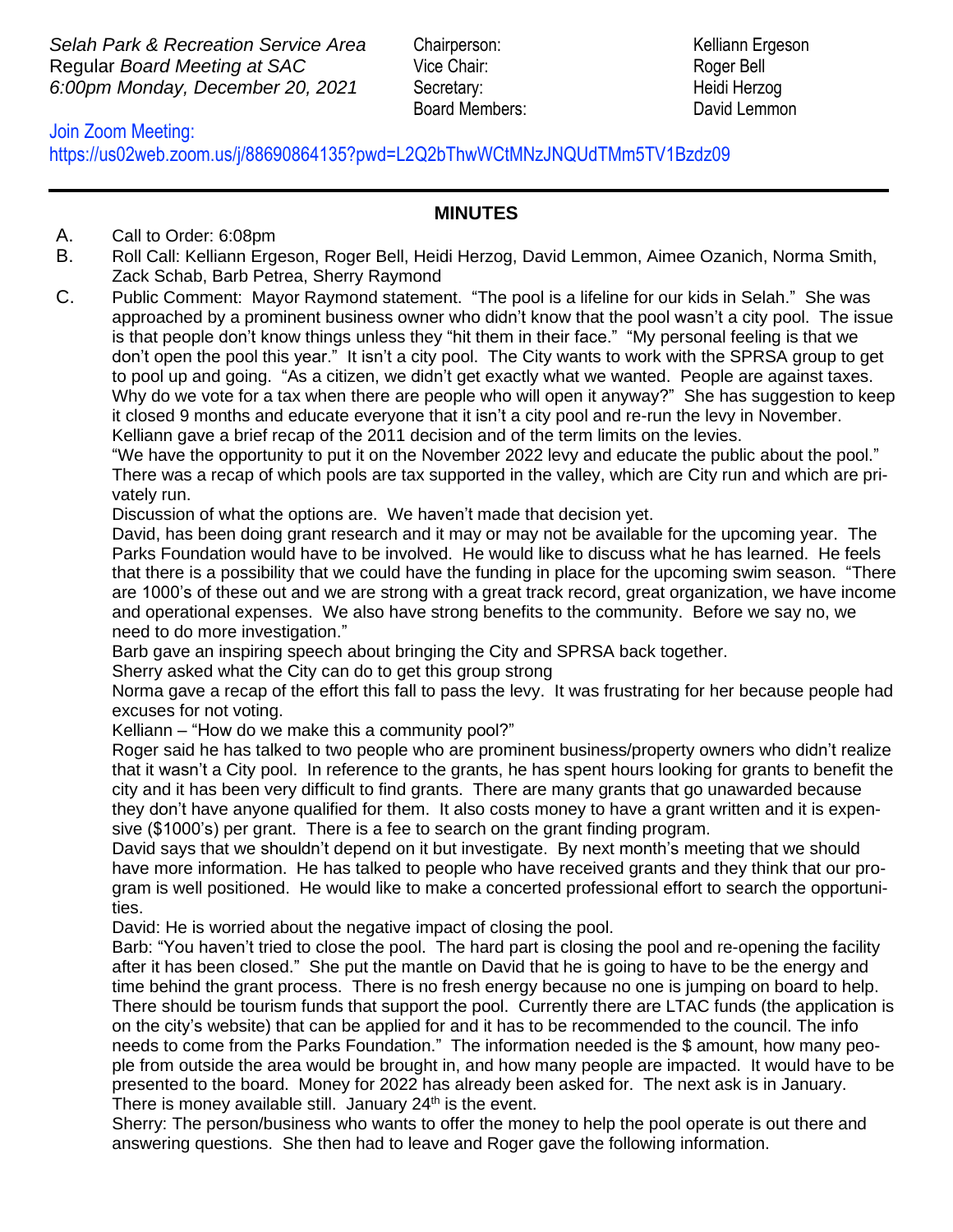Roger: The person referred to above wanted to put a bubble cover on the pool and they wanted an answer within a week. He did some research that it would be about \$300-350K for a bubble and several million for a permanent building. He contacted NAC and they gave money estimated for the bubble with the systems. They thought that it was too expensive for the bubble cover. They aren't able to do 2022 money but would help with electrical costs. It will probably be about \$500 for NAC to have done the work. We should have that bill in the next month. From NAC he received some information about Moses Lake HS in 2002 that put a bubble cover on and 10 years later they hired NAC to do a building. They had issues that they didn't expect with chemicals and HVAC systems. Brett also pointed out that since we are taxing authority, we must put it out to competitive bid any work.

D. Approval of Meeting Minutes from November 15, 2021 Kelliann motioned to approve, Heidi seconded, passed unanimously.

## E. General Business -

- 1. County Report
	- a. Treasurer's November 2021 Discussion of operational and investment accounts
	- b. Approval of claims for payment: Kelliann moved to approve claims, David seconded, passed unanimously
	- a. M&O (Donated Funds)
		- i. Banner Bank \$ 235.78
		- ii. Cascade Natural Gas \$67.01
		- iii. Charter Communications/Spectrum \$ 117.95
		- iv. City of Selah \$ utilities are off
		- v. E3 Solutions, Inc. (Fire Alarm/Security) \$59.57
		- vi. Pacific Power \$ 357.49
		- vii. Oxarc, Inc. \$
		- viii. Senske Lawn & Tree Service, Inc. \$108.29
	- b. Pool Construction (Bond Funds)
		- i. NAC  $(\#49)$  \$423.61

## F. Selah Aquatic Center - Operations

- 1. Update from Aimee Ozanich, Aquatic Director
	- a. Winterization: Waiting for a CEM visit. Had a winterizing meeting with Dave Carpenter.
- 2. M&O Levy Failure Discussion: Next Steps
	- a. Mayor Sherry Raymond.
	- b. David Lemmon grant/alternative funding opportunities. The governor's office went nowhere. Many comments regarding grants were made earlier. Jeremy Dufualt is now waiting to find out where he will be positioned after the restructuring of the districts. David would be happy to join the Parks Foundation board to look for grants. He is looking at it in a positive and realistic. Kate Hotler and the video are very positive about our prospective. Candid is located in Washington and can help with the writing of the grants. The cost of the grant writing is unknown. He is going to the library for the free access to the grant information. Grant organization. They have everything there that there is to have information on. Barb says that Walmart gives out grants starting in February. It helps to know people who are getting money. The biggest thing we have going for us is a proven track record and our building, the organization that is already established. They aren't looking for start-ups. It may not work out but it is a different direction and we need to be open to accepting it at a different level. It may still be a decision to have a shorter season or close the pool. We need to be looking for something that is sustainable if it fills the programs' needs.
	- c. Heidi did make the clarification that the Parks Foundation doesn't have the organization, the proven track record, or the building that SPRSA has. Since the Parks Foundation would have to be applying, this may be a wrinkle in the process.
	- d. Roger said that we should have a letter from Parks Foundation saying that they accept money for SPRSA.
	- e. Barb said that you can apply for an intern to help with grant writing. The Selah Downtown Association did that.
	- f. Kelliann wondering if a junior tax entity is allowed to accept grants. The wording becomes difficult because it isn't the facility that is applying.